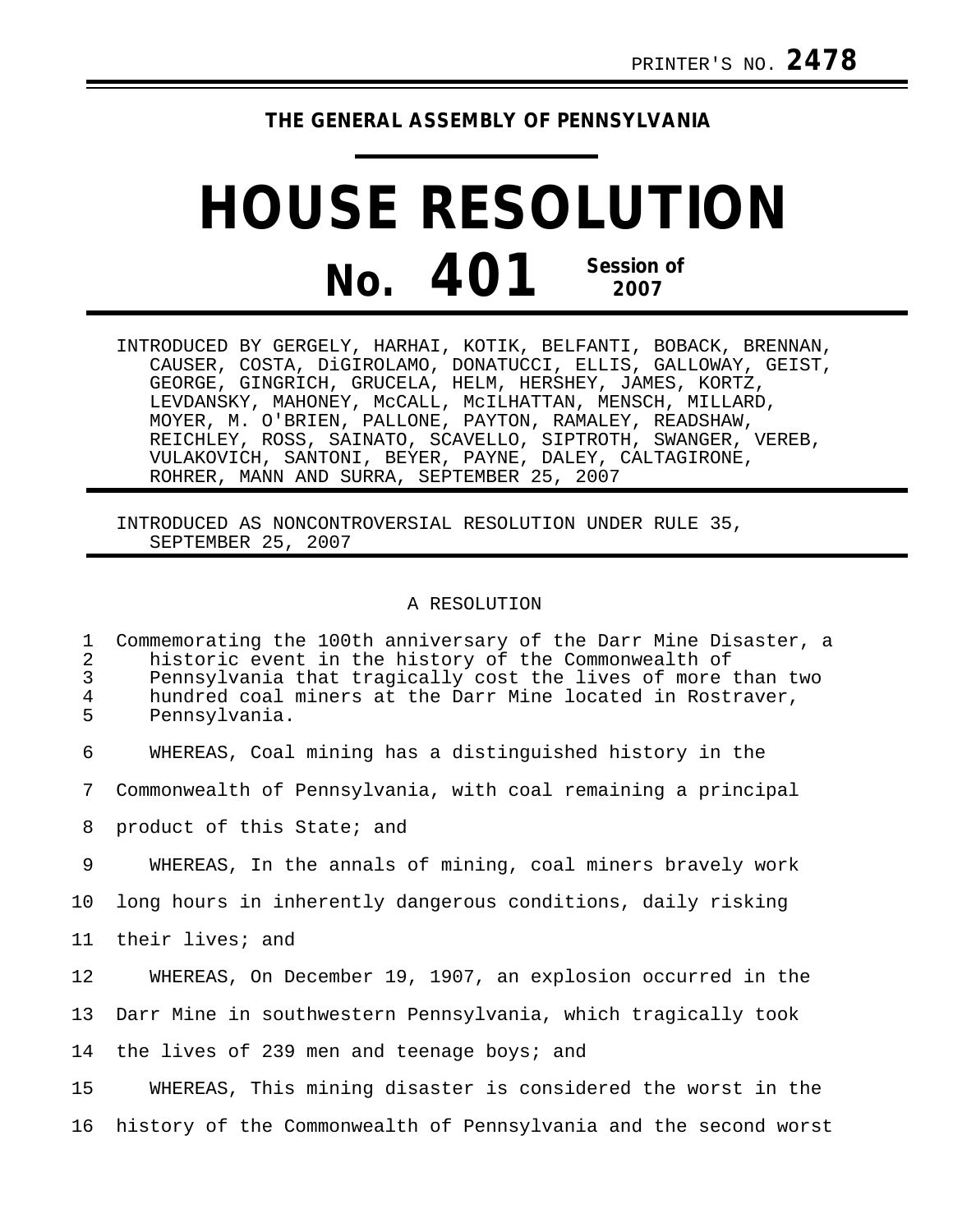1 in the history of the United States; and

2 WHEREAS, Most of those killed in the gas and dust explosion 3 in the dark tunnels of the Darr Mine were Hungarian-American 4 immigrant laborers; and

5 WHEREAS, These Hungarian-American laborers were among the 6 countless number of hard-working immigrants who came to America 7 to seek a better life for their families, but who died 8 prematurely due to hazardous unsafe working conditions; and 9 WHEREAS, In the year 1907, as many as 1,400 coal miners died 10 in mining incidents in the Commonwealth of Pennsylvania; and 11 WHEREAS, In December 1907, the deadliest month in United 12 States coal mining history, more than 3,200 miners died in the 13 entire nation; and

14 WHEREAS, As a result of the Darr Mine explosion, and because 15 of similar tragedies, mine safety became a public issue, 16 resulting in new laws, policies and procedures for the mining 17 industry designed to better safeguard the lives of those working 18 underground; and

19 WHEREAS, Given that deep mining remains an inherently 20 dangerous occupation, the Commonwealth of Pennsylvania's Deep 21 Mine Safety program is regarded as a national model due to 22 advances in knowledge, equipment and regulations; and 23 WHEREAS, A number of Hungarian organizations, along with the 24 local community, are sponsoring a ceremony to commemorate the 25 tragic event that took place one hundred years ago; and 26 WHEREAS, These organizations include the American Hungarian 27 Federation; the Bethlen Communities, Ligonier, Pennsylvania; the 28 Calvin Synod of the United Church of Christ; the Hungarian 29 Reformed Church of America; the Hungarian Reformed Federation of 30 America and the William Penn Association; and 20070H0401R2478 - 2 -